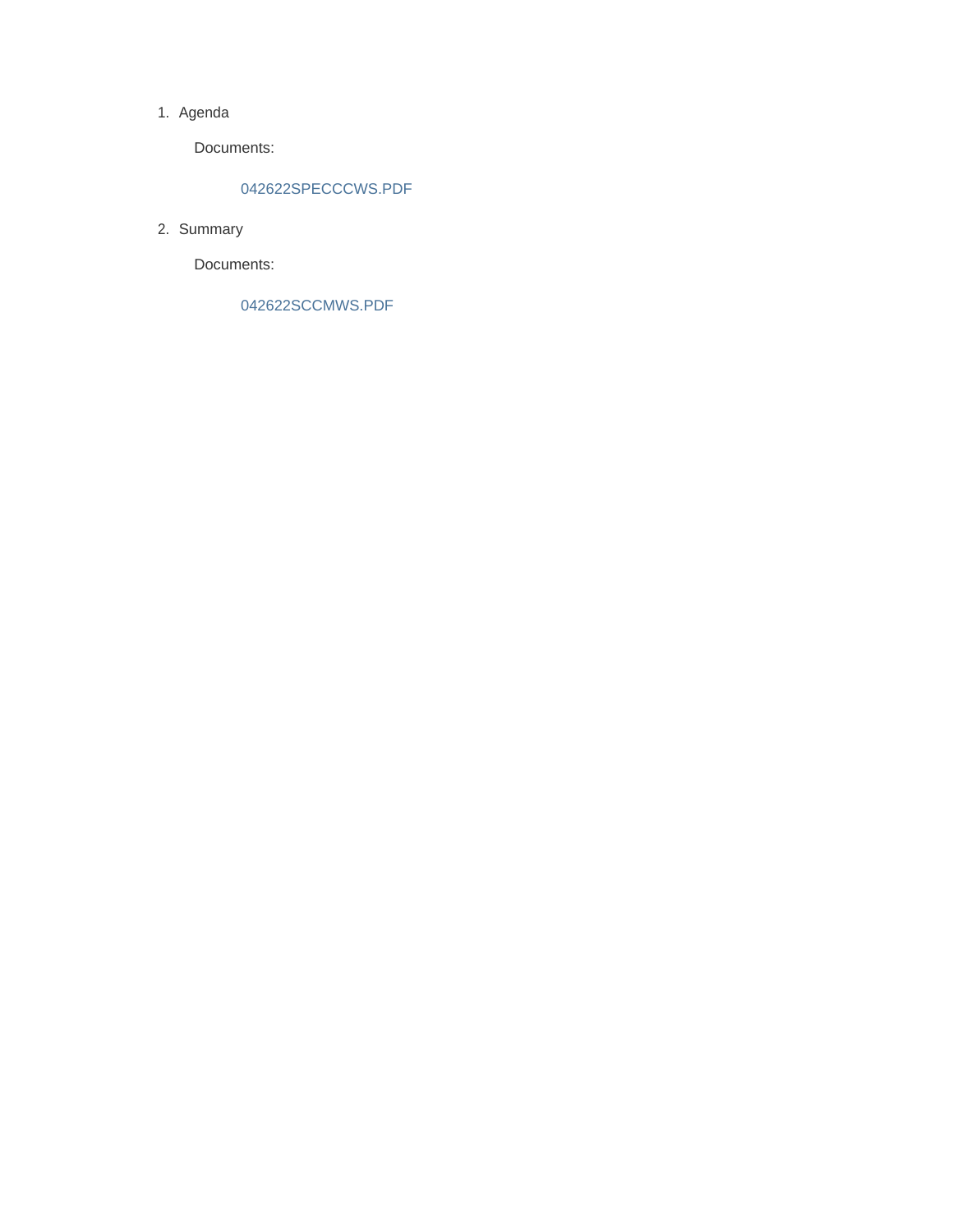

## **Meeting Agenda**

### **Special Called Council Meeting Work Session**

| <b>Fuesday, April 26, 2022</b> |  |  |
|--------------------------------|--|--|

**Council Chamber** 

### *Immediately Following Public Safety Committee*

**Note: Committee meeting special called, no Council action other than "move forward" or hold executive session, not "regular" Special Called, no vote similar to a committee procedure of all 8**

### **CALL TO ORDER:**

#### **MINUTES:**

| 20220414 | <b>Meeting Minutes - March 29, 2022</b>                    |  |  |
|----------|------------------------------------------------------------|--|--|
|          | Review and approval of the March 29, 2022 meeting minutes. |  |  |

#### **BUSINESS:**

| 20220404 | Discussion and Formulation of Special Called or Regular Council meeting agenda<br>item as to Holidays No COUNCIL VOTE                                                                                                                                                                                                                                                                                                                  |  |  |
|----------|----------------------------------------------------------------------------------------------------------------------------------------------------------------------------------------------------------------------------------------------------------------------------------------------------------------------------------------------------------------------------------------------------------------------------------------|--|--|
|          | <b>Enabling Motion:</b><br>To authorize two additional paid Holiday days to employee vacation package, raising<br>number of paid Holidays to 12 from 10. Said additional Holidays to be chosen from<br>approved Holidays of Federal and State. In honoring said holidays, necessary and essential<br>services to remain "open" and provided with on duty staff to "bank" hours individually for<br>later time.                         |  |  |
|          | Motion to recognize Juneteenth Holiday on The Saturday (ie NAACP celebration<br>week-end) or State recognized designated day.                                                                                                                                                                                                                                                                                                          |  |  |
|          | Motion to recognize Veterans Day Holiday on designated day or Saturday (Established<br>Parade and military events).                                                                                                                                                                                                                                                                                                                    |  |  |
|          | Discussion: idea is these two are rooted in our annual celebrations with City's full support<br>while keeping City open for daily services and safety with employees using holiday time<br>accrued at their discretion as spread out among them. Emphasize the respect of the dignity<br>of the meaning of occasions with maintaining City services and Staff benefited with<br>holiday benefit on an individual basis as appropriate. |  |  |
|          | Requested by Mayor Tumlin                                                                                                                                                                                                                                                                                                                                                                                                              |  |  |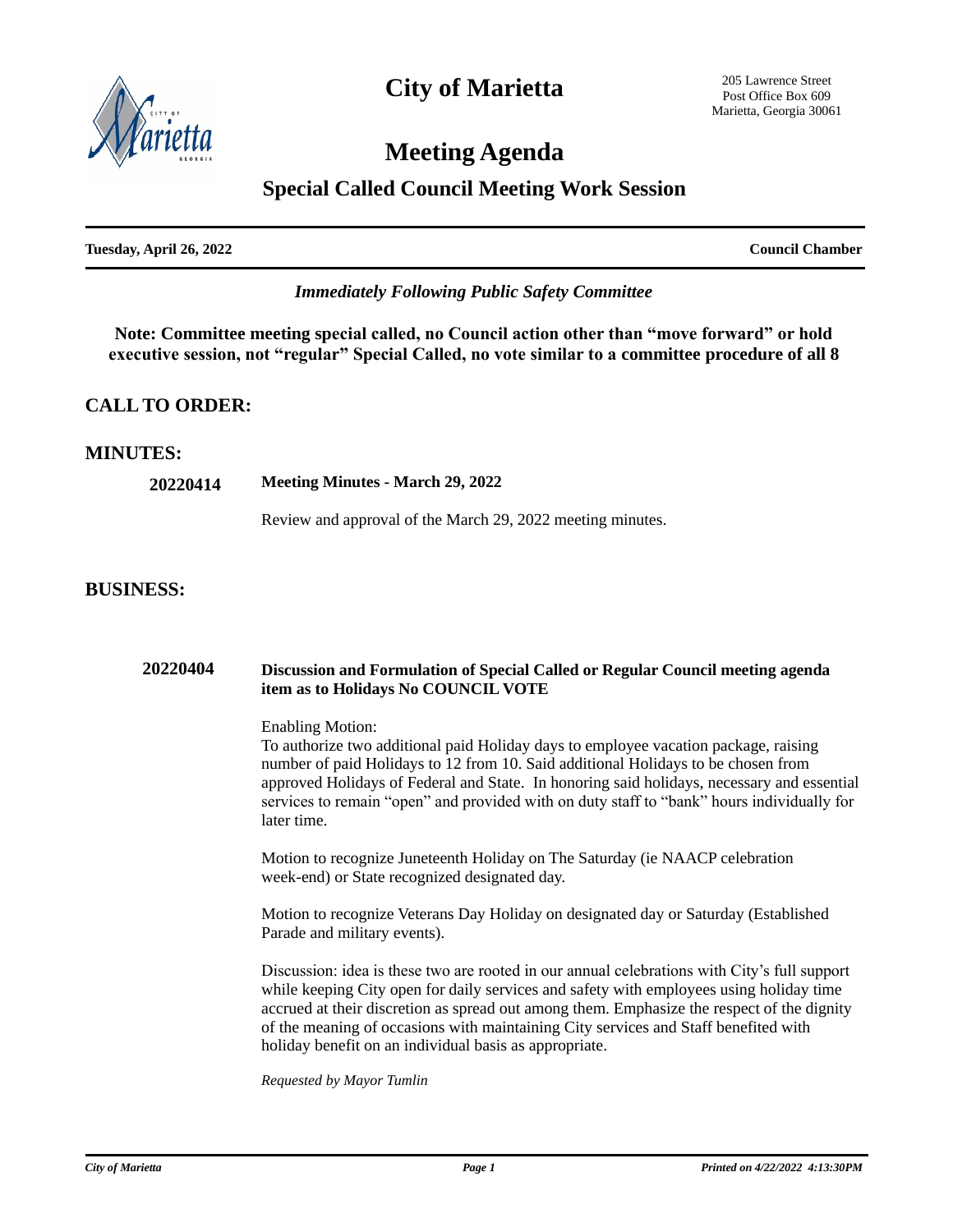#### **20220417 Executive Session**

Executive Session to discuss legal, personnel, and/or real estate matters.

#### **ADJOURNMENT:**